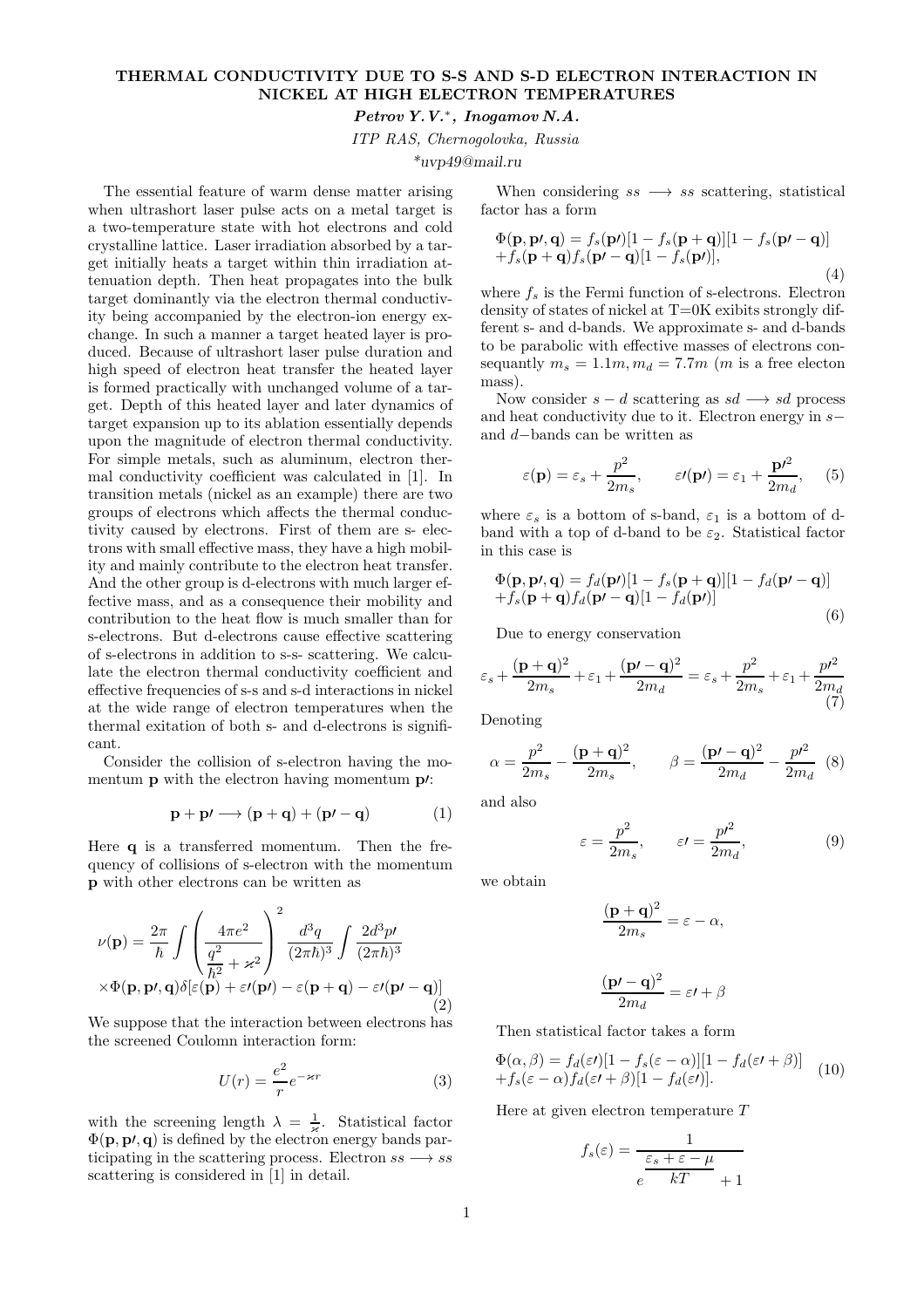$$
f_d(\varepsilon) = \frac{1}{\frac{\varepsilon_1 + \varepsilon - \mu}{kT} + 1}
$$

according to the suggestion of local thermal equilibrium in the electron subsystem.  $k$  is the Boltzmann constant. Then in terms of  $\alpha$  and  $\beta$ 

$$
\Phi(\alpha, \beta) = \frac{\frac{\varepsilon_1 + \varepsilon - \mu}{kT}}{e^{\frac{\varepsilon_1 + \varepsilon - \mu}{kT}} + 1}
$$
\n
$$
\times \frac{\frac{\varepsilon_s + \varepsilon + \beta - \alpha - \mu}{kT} + 1}{\left(e^{\frac{\varepsilon_s + \varepsilon - \alpha - \mu}{kT}} + 1\right)\left(e^{\frac{\varepsilon_1 + \varepsilon' + \beta - \mu}{kT}} + 1\right)}
$$
\n(11)

Now  $\delta$ -function responsible for energy conservation has a form  $\delta(\alpha-\beta)$  and the collision frequency of s-electrin having the momentum  $\bf{p}$  with *d*-electrons can be performed as

$$
\nu(\mathbf{p}) = \nu(p) = \frac{2\pi}{\hbar} \int \left(\frac{4\pi e^2 \hbar^2}{q^2 + \varkappa^2 \hbar^2}\right)^2 \frac{d^3 q}{(2\pi \hbar)^3} \frac{2d^3 p'}{(2\pi \hbar)^3}
$$
  
× $\Phi(\alpha, \beta) \delta(\alpha - \beta)$  (12)

Introducing polar and azimuthal angles  $\vartheta$ ,  $\varphi$  for vector  $\mathbf{q}$  (  $\vartheta$  is the angle between **p** and **q** ), we can write

$$
d^3q=2\pi q^2 dq dt
$$

Here  $t = -cos(\theta)$  and we have integrated the q-space volume element over the azimuthal angle  $\varphi$  from 0 to  $2\pi$ . With a new variable  $t$ 

$$
\alpha=\frac{p^2-(\mathbf{p}+\mathbf{q})^2}{2m_s}=\frac{2pqt-q^2}{2m_s}
$$

Then we obtain:

$$
dt=\frac{m_s}{pq}d\alpha
$$

At given q we can introduce polar and azimuthal angles  $\vartheta$ ,  $\varphi$  for the vector **p** (  $\vartheta$  is the angle between **p** and  $q$ ) Then

$$
d^3p\prime=2\pi p\prime^2dp\prime dt\prime
$$

Again  $d^3p'$  is integrated over  $\varphi'$  from 0 to  $2\pi$ . Now we can write  $\beta$  in the form

$$
\beta = \frac{(\mathbf{p'} - \mathbf{q})^2 - \mathbf{p'}^2}{2m_d} = \frac{2pqdt + q^2}{2m_d}
$$

and

$$
dt\prime=\frac{m_d}{p\prime q}d\beta
$$

Then we obtain

$$
\frac{d^3q}{(2\pi\hbar)^3} \frac{2d^3p}{(2\pi\hbar)^3} \Phi(\alpha,\beta)\delta(\alpha-\beta)
$$

$$
=\frac{dq}{(2\pi\hbar)^{3}}\frac{2dp\prime}{(2\pi\hbar)^{3}}\frac{2\pi m_{s}}{p}2\pi m_{d}p\prime d\alpha\ d\beta\Phi(\alpha,\beta)\delta(\alpha-\beta)
$$

After the integration over  $\beta$  because of the presence of δ-function this expression is transformed to

$$
\frac{dq}{(2\pi\hbar)^3}\frac{2dp\prime}{(2\pi\hbar)^3}\frac{2\pi m_s}{p}2\pi m_d p\prime d\alpha \Phi(\alpha,\alpha),
$$

where statistical factor has the form

$$
\Phi(\alpha,\alpha) = \frac{\frac{\varepsilon_1 + \varepsilon' - \mu}{kT}}{e^{\frac{\varepsilon_1 + \varepsilon' - \mu}{kT}} + 1}
$$

$$
\times \frac{\varepsilon_s + \varepsilon - \mu}{\left(e^{\frac{\varepsilon_s + \varepsilon - \alpha - \mu}{kT} + 1}\right)\left(e^{\frac{\varepsilon_1 + \varepsilon' + \alpha - \mu}{kT} + 1}\right)}.
$$

Let calculate the integral over  $\alpha$ 

$$
\int_{\alpha'}^{\alpha''} \Phi(\alpha, \alpha) d\alpha = \frac{\frac{\varepsilon_1 + \varepsilon' - \mu}{kT} \left(e^{\frac{\varepsilon_s + \varepsilon - \mu}{kT}} + 1\right)}{e^{\frac{\varepsilon_1 + \varepsilon' - \mu}{kT}} + 1}
$$

$$
\times \frac{kT}{e^{\frac{\varepsilon_1 + \varepsilon' - \mu}{kT}}e^{\frac{\varepsilon_s + \varepsilon - \mu}{kT}} - 1} \ln \frac{e^{\frac{\alpha}{kT}} + e^{-\frac{\varepsilon_1 + \varepsilon' - \mu}{kT}}}{e^{\frac{\alpha}{kT}} + e^{\frac{\varepsilon_s + \varepsilon - \mu}{kT}}}
$$

$$
= \tilde{\Phi}(\alpha',\alpha'')
$$

Because of after scattering d-electron remains in dband, it means that

$$
\varepsilon_1 \leqslant \varepsilon_1 + \frac{(\mathbf{p'} - \mathbf{q})^2}{2m_d} \leqslant \varepsilon_2
$$
  

$$
p r^2 + 2p/qt r + q r^2
$$

Let us introduce the boundary momentum of d-  
electrons 
$$
p_d = \sqrt{2m_d(\varepsilon_2 - \varepsilon_1)}
$$
 Then  $p \leq p_d$  and  
 $p l^2 + 2p l q t l + q^2 \leq p_d^2$  It follows from here that  $t l \leq \frac{p_d^2 - p^2 - q^2}{2p q} = t_0$  In dependence of position of point  $t_0$   
with respect to the interval  $[-1, 1]$  two cases arise.  
Case I:  $t_0 \geq 1$ . In this case integration over t' is made  
within the interval  $[-1, 1]$ . In a case II  $1 \leq t_0 \leq 1$  and

we integrate over to in limits  $1 \leq t \leq t_0$ . Considering all variants when integration over  $\beta$  gives different from zero result because of the presence of  $\delta(\alpha - \beta)$ in equation (12), we obtain different regions of twodimensional integration in  $p' - q$  plane at given p as

elect